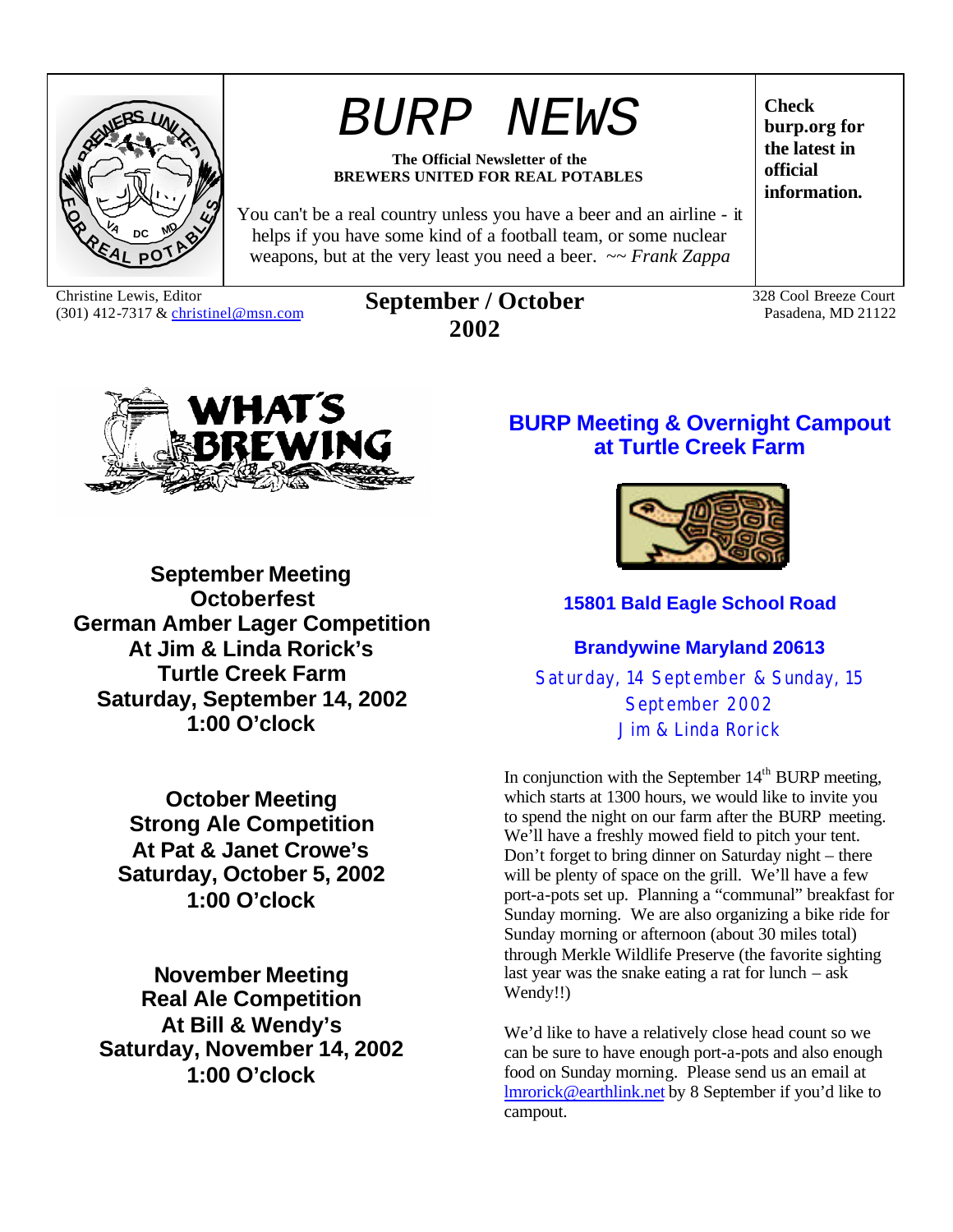

### **Primary Fermentations** *By Bill Ridgely, Fearless Leader*

Once again, we've seen two months of BURP activities go by since my last column. We had a great time at the July meeting held at the home of Bruce Bennett  $\&$ Nancy Cosier in Nokesville, VA. Bruce and Nancy really went out of their way to make everyone comfortable on another steamy summer day. The multiple awnings, endless ice supply, and fine pork barbecue were all greatly appreciated, but the backyard swimming pool was the real icing on the cake. It was great to eat, drink, and talk for a while and then jump in the pool to cool down. Many thanks to Bruce and Nancy for their hospitality. An excellent time was had by all!

In August, it was back to Popenoe Mountain for one of the best MASHOUTs ever! A full MASHOUT report appears later in this issue, but I'd like to take the opportunity to thank the planning committee members who worked extra hard to make MASHOUT such a resounding success: Wendy Aaronson, Keith Chamberlin, Jeff Chen, Bob Cooke, Rick Garvin, Don Kaliher, Kathy Koch, Paul & Jamie Langlie, Christian & Jessica Parker, Debbie Parshall, Chuck Popenoe, Rod Rydlun, Alison Skeel, Robert Stevens, and Bob & Kathleen Warriner. Without these folks, MASHOUT never would have been possible. There were many other unsung heroes, and I wish I could thank all of them individually, but it's impossible to do so in the course of a brief column. Suffice it to say that the efforts of all those who assisted in so many ways during the course of the event were greatly appreciated by all who attended.

The MASHOUT spirit will continue on a somewhat smaller scale at the September BURP meeting. We'll be holding the annual BURP Oktoberfest celebration at Turtle Creek Farm in Upper Marlboro, MD. This beautiful onetime tobacco farm will serve as a minicampout site for those wishing to stay over for the night. There will be bike rides scheduled for both Saturday and Sunday mornings, so plan on coming early and staying

late. And don't forget your entries for the annual German Amber Lager competition. It should be a lot of fun, so come and enjoy the great gemütlichkeit atmosphere. Activities will include some "beer-ni-val" games to challenge your skills and entice you with some nifty prizes.

In October, we'll move back to Virginia for the BURP Strong Ale meeting and competition. I had hoped to feature indigenous beers at this meeting, but I'm afraid I just haven't had time to put this program together. We'll try to set aside an entire meeting in the upcoming year to explore this fascinating theme.

We are moving into the final quarter of the BURP calendar year, so it's time to start thinking about BURP officer nominations for 2003. This will be my final year as BURP Fearless Leader, and I would very much like to see some new blood with some exciting new ideas in the officer corps next year. If you are interested in taking on some responsibility and having a great time doing it, please let me know. I'll be more than happy to talk to you about my experiences and help you prepare for any role you may be willing to assume.

I look forward to seeing you all in September. Ein prosit!

### **MASHOUT 2002 – A Brief Review**

By Bill Ridgely

After several years of "iffy" weather at MASHOUT, we finally had an exceptionally gorgeous weekend at the 15<sup>th</sup> annual event. The cool temperatures and low humidity brought beautiful skies with great views of the Milky Way and the Perseid meteor shower. The setup crew who arrived Thursday had the benefit of observing these celestial delights firsthand through Bill Prewitt's giant telescope Leanne. We saw nebulae, star clusters, and (best of all) galaxies eating galaxies. (For a full rundown of what was observed over the entire weekend, see Bill's webpage at

http://www.astrocaver.com/starparty\_aug.html).

On Friday, the crowds began arriving for MASHOUT 2002. We had representatives from quite a few homebrew clubs throughout the mid-Atlantic region. The largest group (outside of BURP) was from the James River Homebrewers in Richmond with 12 members attending. We splurged a bit for the band this year, and we got everything we paid for with Roy Carrier and His Zydeco Night Rockers. They put on a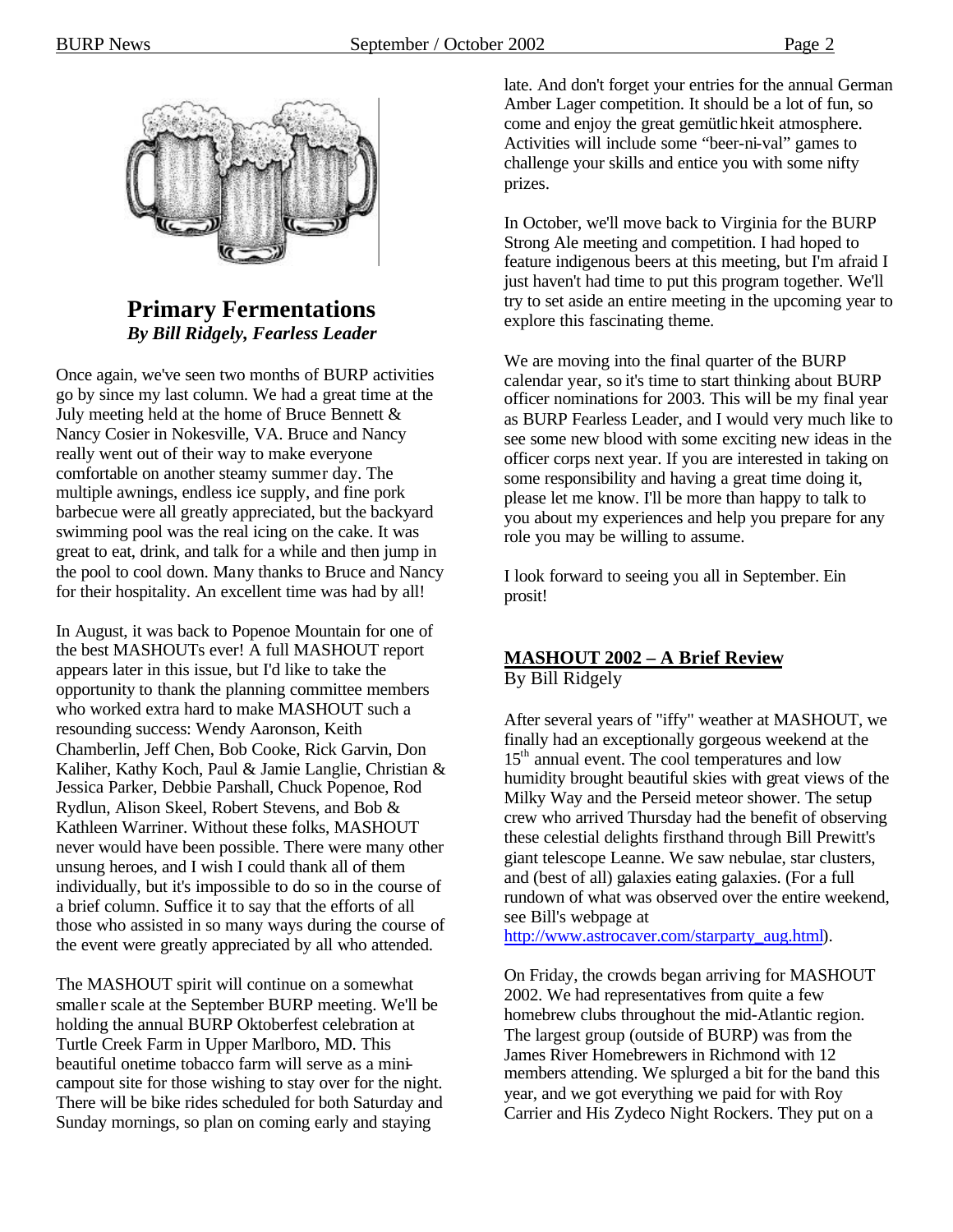great show that kept the crowd dancing into the wee hours. Roy and the band were introduced by Washington's own Texas Fred, the Zydeco Cowboy (from WPFW radio). Fred camped with us the entire weekend and had a great time. Joining Roy and the group onstage was BURP's own Big Red Hophead, (aka Dave Pyle) playing the rub board and backup guitar. Dave did such a great job that the band gave him the rub board he played as a gift at the end of the show.

Preparations for Saturday's barbecue began Friday evening as MASHOUT chefs Christian Parker and Rick Garvin prepared the meats (pork butt and beef brisket) for all night smoking. We lost T.R. James Barbecue Catering this year, but the BURP barbecue team of Christian, Rick, and Jeff Chen did a fantastic job preparing Saturday's dinner. We had four smokers going simultaneously, each one perfuming the air with the fine aroma of barbecue.

Following a hearty breakfast Saturday morning, MASHOUT attendees went off in many directions to bike, hike, swim, boat, or just hang out. While others were playing, though, BURP Minister of Culture Robert Stevens was gathering his crack team of beer judges to evaluate the homebrews entered in the annual wheat beer contest. There were over 20 entries submitted by attendees from several different homebrew clubs. Doug "Hutch" Hutchins of local brewpub Uncle Tuckers contributed the calibration beer for the competition, a very tasty dunkelweizen. The winner was (where have we heard this name before?) BURP's own Dave Pyle. Congrats to Dave for another great job!

The Saturday dinner was the usual groaning board of barbecued meats accompanied by side dishes and desserts provided by MASHOUT attendees. This year, the Star City Brewers Guild from Roanoke, VA set up a fried green tomato assembly line that produced some of the tastiest culinary delights ever at MASHOUT. Our thanks go to the Star City group for this wonderful contribution.

Saturday night's entertainment consisted of the traditional campfire musicians and, for those of a more adventurous bent, the "luge", a large block of ice down which Goldschlager (or liquor of one's choice) was poured into one's waiting mouth. Of course, those who participated also needed to be prepared for the experience with a jello shooter courtesy of Sarah Jazs. Our thanks go to Rick Garvin and Christine Lewis for providing the luge and the Goldschlager.

The final MASHOUT event was the Sunday morning pancake breakfast. Wendy Aaronson did her usual great job of pulling the breakfast together and keeping the cooks cranking out the pancakes, bacon, scrapple (contributed by Jim & Lisa Stevens), and leftover potatoes and barbecue from Saturday dinner. It was another fine feast, and by the end, no one was really ready to call it quits. All good things must have an end, though. The campground slowly emptied, and the crowds dispersed with memories of one of the best MASHOUTs ever.

Special thanks go to this year's commercial sponsors. We had kegs donated by The Brewer's Art, Capitol City Brewing Co, DuClaw Brewing Co, Ellicott Mills Brewing Co, Franklin's Brewpub, Gordon Biersch Brewing Co, Summit Station Brewpub, Uncle Tucker's Wood Fired Pizza and Brew House, & Victory Brewing Co. In addition, Jeff Wells of the Craft Brewers Guild made two wonderful contributions – a keg of Allagash White Beer and a keg of De Konnick Ale from Belgium. BURP contributed a keg of Dominion Ginger Ale for those who either couldn't consume beer or just wanted a refreshing change of pace. A special acknowledgement also goes to BURPer Rod Rydlun who served as our liaison with the commercial sponsors. Thanks, Rod, for a job well done!



### **BURP EDUCATION UPDATE**

#### *By Wendy Aaronson, Minister of Enlightenment*

#### SEPTEMBER COMMERCIAL BEER TASTING:

It's Octoberfest time, so German Amber Lagers (Oktoberfest/Maerzen and Vienna Lager) will be featured at the September commercial beer tasting. Learn about the origins and discuss the style parameters with an expert. As always, this is an opportunity to taste commercial examples of the styles that will be judged so that you can have the confidence to participate as a judge in the club-only competition without having the BJCP ranking. If you want to learn a lot about a beer style in a relatively short period of time, judging side-byside with a BJCP judge is the way to go.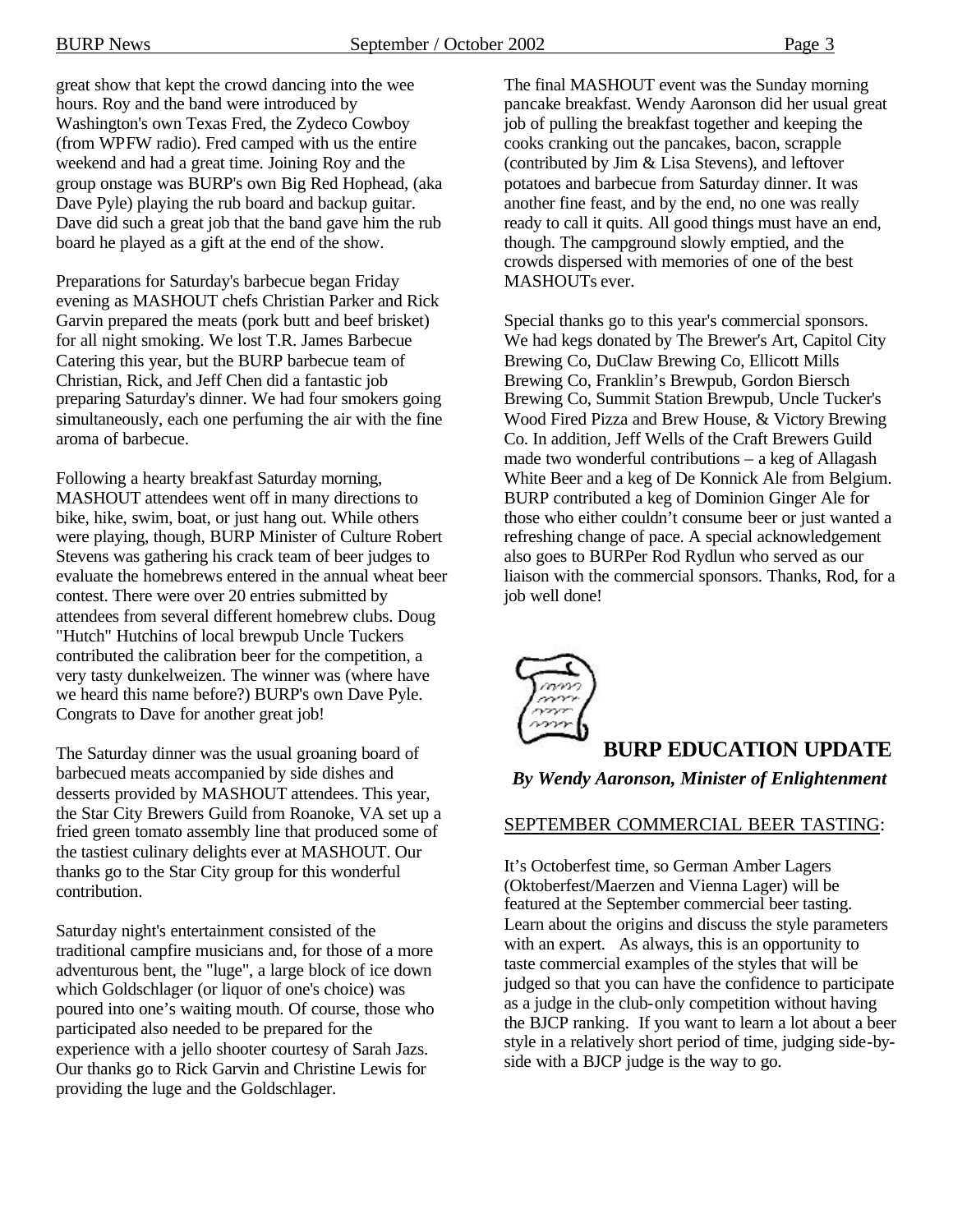I will also have a few doctored beers. This is an opportunity to train your palate to identify off-flavors and discuss how these occur and how to avoid them.

The tasting will begin at 12:30 p.m.

JUDGE'S CORNER: Do you want objective feedback on your homebrewed beer, but it doesn't fit into the category that is being judged at the club competition? If so, then bring a bottle and if possible, your complete recipe, including process parameters such as mashing schedule and fermentation specifics to the meeting. A BJCP judge will be available between 2:30 –3:30 p.m. to evaluate your beer, review your recipe, and discuss how to improve it.



**Culture Coach** *By Steve Marler and Robert Stevens, Co-Ministers of Culture*

A look back at the  $10^{th}$  Annual SoFB

The 10<sup>th</sup> Annual SoFB that BURP hosted in May appears to have been successful. We had 402 entries, we ran the competition in one day, and instead of loosing money we made approximately \$250. All the credit for our success goes to the SoFB team. Betsy Kepler and Christine Newman made an excellent team and spent a lot of time streamlining the registration process. Bill Newman was able to pull together 65 quality judges, which made it possible to keep our promise to the entrants and do the competition in one day. Rob Hansen stepped up and did all kinds of things behind the scene. Rob was especially helpful in marketing the competition. Colleen Cannon took on what we believe is one of the more difficult jobs, prize coordinator. Colleen recruited 50 sponsors who donated all kinds of prizes. The good work done by Colleen and her team of Gail and Brian Matt and Anne Stevens allowed us to continue our reputation of giving out great prizes to the winners. Kathy Koch and Christine Lewis recruited and managed the steward crew. And although there were some defections, they were able to manage the stewarding

seamlessly. Thanks to Bud Hensgen for his assistance in marketing and other behind the scenes activities. Alison Skeel took care of all the facilities management. She did her usual great job and took a lot of pressure off of us. We want to also recognize the work done by Jude Wang, Wendy Aaronson, Bill Ridgely, Langlie Systems, and T.R. James.

We would like to especially thank all of you who sent in entries and volunteered to judge. Without judges and entrants, there is no competition. BURP thanks you for your time, effort, and dedication.

With all the success the competition enjoyed, there is still a lot of room for improvement. When the SoFB committee first met, Robert Stevens believed that we needed to "bring back the base". Robert was referring to the decline of entries over the past couple of years from home brewers within the region. That became the theme for the committee. The committee also decided to challenge every BURP member to put in at least one entry. These strategies were somewhat successful, but not as successful as we had hoped.

Of the total entries, 243 (60%) came from BURP members. However, many BURP members put in multiple entries. The percentage of beers entered by the top five brewers (largest number of beers entered) constituted 17% of all entries and 29% of BURP entries. Unfortunately, the approximate total number of BURP members entering the competition was only 61 (27%) of the total membership. Considering that we are a **Home Brewing** club, this is a very disappointing and embarrassing figure. I would hope that more than 27% of the BURP members are home brewers and that they would have at least have one beer that they could submit to the competition, if for nothing else to support the club's activities. As a home brewing club, I believe that this is something that we should definitely work towards improving.

Members from 22 other homebrew clubs entered beers. From the local area, members of 7 Maryland clubs contributed 21 entries; members of 3 Virginia clubs contributed 27 entries; and 8 entries were received from members of the DC club. Other than entries from Phil Spanel and Jay Adams, we received no other entries from club members in Pennsylvania and North Carolina. We received no entries from club members in Delaware or West Virginia and no entries from the Richmond clubs. So it appears that we need to work harder at reaching out to the other local homebrew clubs to get their members interested in entering into the SoFB.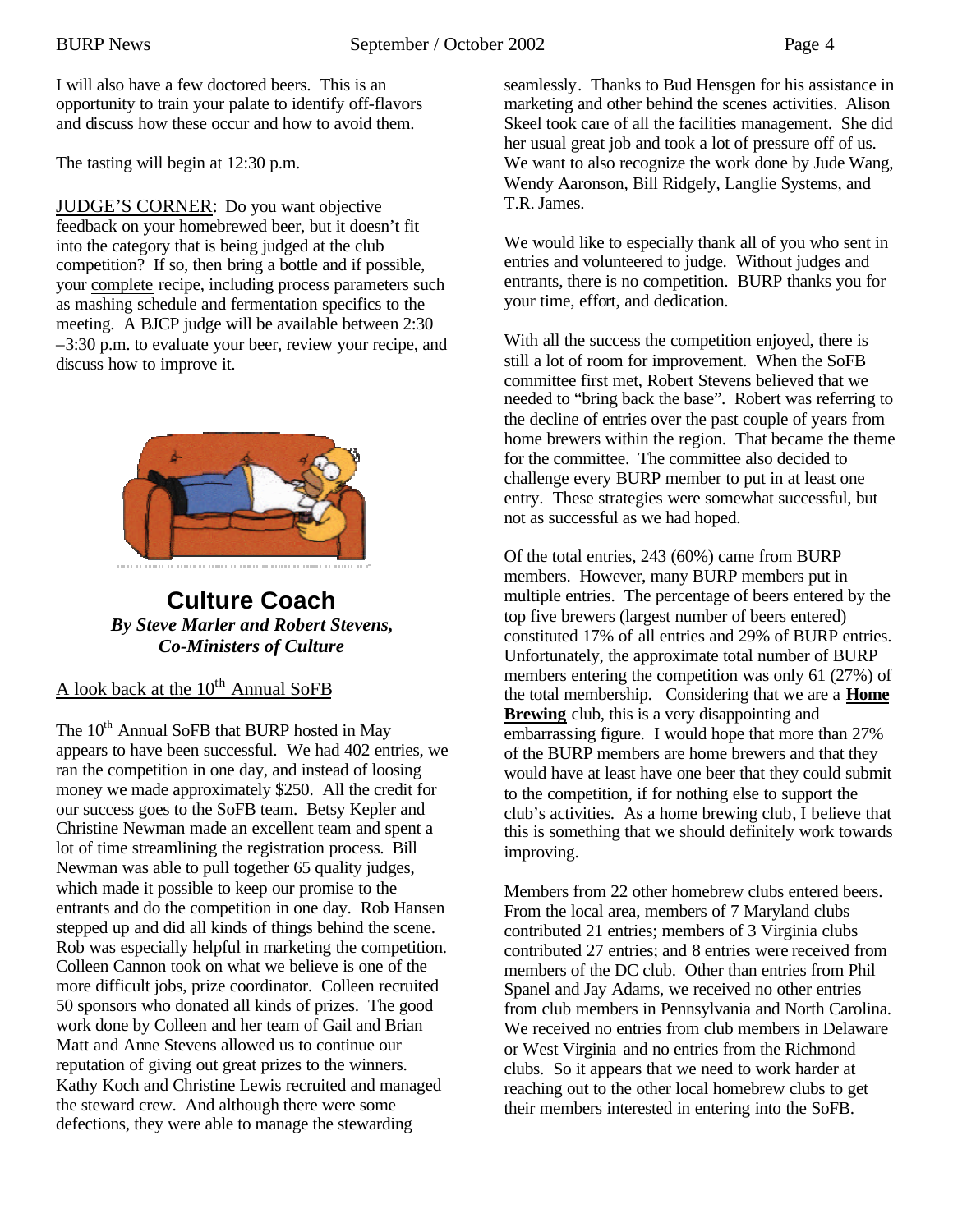People from 29 states entered this year's competition. The following chart shows the break down of non-BURP member entries by State:

| <b>State</b>           | Number of       |
|------------------------|-----------------|
|                        | Entries         |
| $A\overline{L}$        | 7               |
| $\overline{\text{CT}}$ | $\overline{1}$  |
| $\overline{DC}$        | $\overline{2}$  |
| $\overline{FL}$        | $\overline{2}$  |
| $\overline{\rm I}$     | $\frac{6}{2}$   |
| <b>KY</b>              |                 |
| LA                     | $\overline{3}$  |
| MD                     | 48              |
| MN                     | $\overline{3}$  |
| $\overline{\text{NC}}$ | $\overline{6}$  |
| $\overline{\text{NH}}$ | 8               |
| NJ                     | $\overline{3}$  |
| $\overline{\text{NY}}$ | $\overline{11}$ |
| $\overline{\text{OH}}$ | $\overline{3}$  |
| $\overline{\text{OK}}$ | $\overline{6}$  |
| $\overline{\text{OR}}$ | $\overline{12}$ |
| $\overline{PA}$        | $\overline{4}$  |
| $\overline{\text{TX}}$ | $\overline{5}$  |
| $\overline{\text{VA}}$ | 32              |
|                        | $\overline{4}$  |

Considering that we did not spend much money on advertising the competition, I believe that we did a good job at bringing in entries from around the country. The combination of utilizing various list services and being a MCAB qualifying competition was successful in bringing entries in from outside of the region.

Another interesting note, 50 of the entries came from people who are not associated with the club. Of those people, 6 live in the local area. One in Bethesda, 1 in College Park, 1 in Rockville, 1 in Alexandria, 1 in Centerville, and 1 in Vienna. These are active home brewers, and I would think the club might want to pursue them as potential members.

What can we conclude from this information? Overall I would say that  $10<sup>th</sup>$  annual SoFB was a success, but there are still many home brewers out there with beers that could be entered. More specifically:

We had a great team working on the SoFB this year;

- It takes a team to successful organize the SoFB, and it is more effective to have some of the jobs done by teams of people;
- Less than 30% of BURP members entered a beer in the competition. The BURP membership needs to be more supportive of this event and enter at least one beer;
- We improved, from last year, the number of entries coming from local clubs, but it is obvious that we still need to do a better job reaching out to local clubs and coming up with mechanisms that make it easier for the club members to enter their beers;
- We need to develop a campaign to persuade home brewers living in PA, DE, WV, NJ, NY, OH and NC to enter beers into the SoFB;
- Our electronic marketing campaign did a good job at bringing beers in from around the country. No additional money should be spent on marketing except for targeting the regions and groups mentioned above; and
- There are active home brewers in the area that are not affiliated with a club, and BURP should seek them out as potential members.

I hope that this information will be useful to the club and especially the group the works on SoFB XI.

### **August Competition**

This years August's competition was held, as usual, on Popenoe's Mountain during Mashout. The competition included all BJCP category 17, German Wheat beers. The competition started with a special treat. Doug Hutchins, the brewer from Uncle Tucker's brewpub, provided a growler of his Dunkelwiezen as a calibration beer. Sixteen beers were judged by three groups of judges. Twelve of the beers were Hefe-weizen. Although no Berliner Wiesses were entered, there were some very nice beers in the contest with most beers receiving scores in the 30s. Seven beers were judged by the Best of Show panel which included Doug Hutchins, Uncle Tucker Head brewer, Jim Wagner, Duclaw Head brewer, Bill Ridgely and Betsy Kepler. The winners were:

1<sup>st</sup>: Dave Pyle

- 2<sup>nd:</sup> Christian Layke
- $3^{\text{rd}}$ : Brian Dueweke (from Richmond, VA)

The following Freshman Brewer points were awarded:

1<sup>st</sup> Christian Layke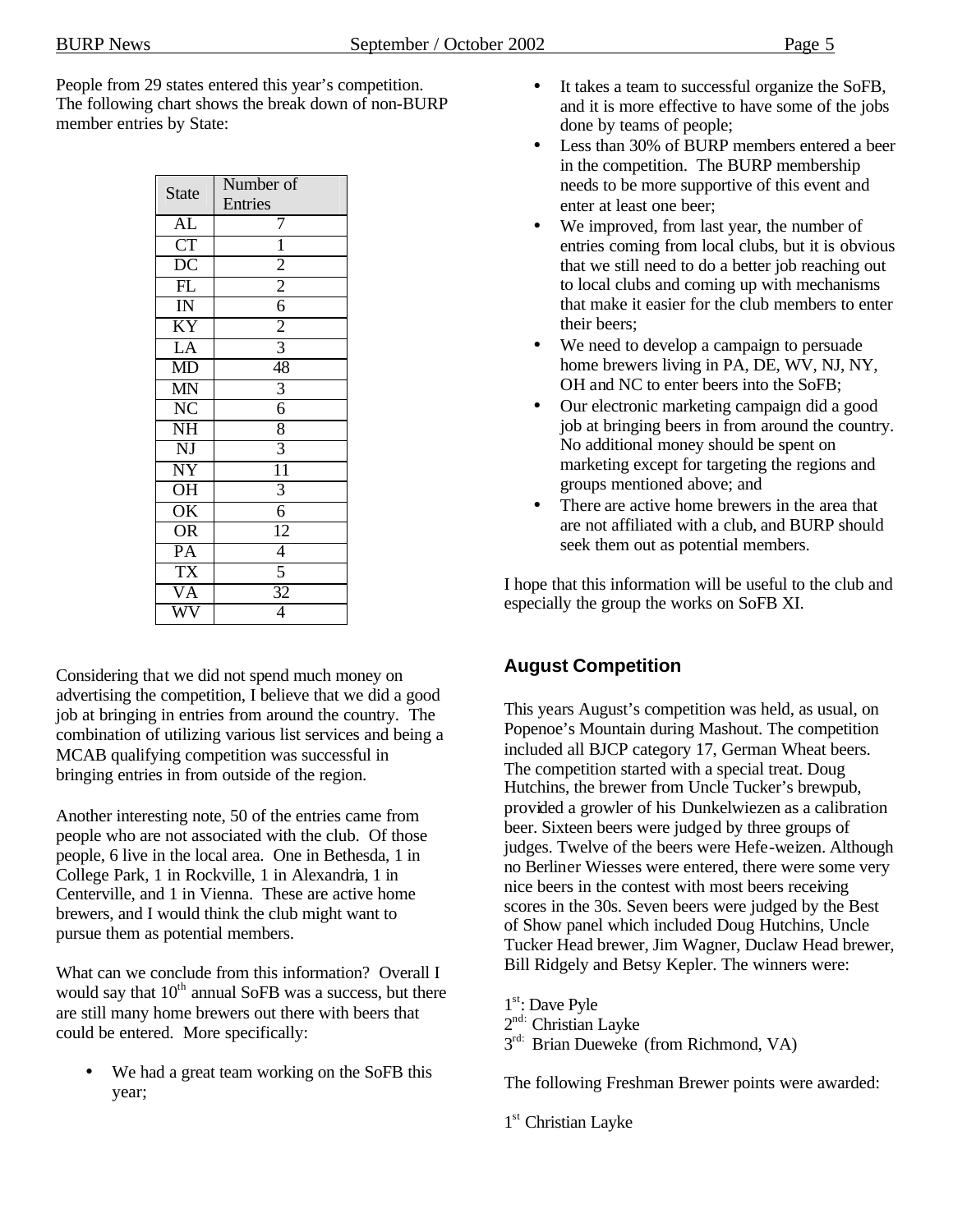2<sup>nd</sup> Christian Parker 3<sup>rd</sup> Mel Thompson

#### BURP Brewer of the Year Update

It is almost deja vu in the struggle for Brewer of the Year. Andy Anderson has reduced Keith Chamberlin's lead to one. It was almost the same time last year that I lead Andy by one point. My story ended tragically. Will Keith experience the same fate that I did or can he hold on and unseat Andy as the Brewer of the Year? Three more competitions will determine it for us.

As for the first annual Freshman Brewer of the Year, Christian parker is now one point ahead of Mel Thompson, and Mark Hoegenmiller is only 4 points out of first place. This competition is up for grabs and will come down to the Real Ale competition.

#### The upcoming competitions are as follows:

September: Octoberfest (Germen Amber Lagers BJCP: 9)

October: Strong Ales (BJCP: 11,12, and 18) November: Real Ale

#### BURP Oktoberfest:

September's meeting will be BURP's Oktoberfest celebration. We will have an Oktoberfest/Maerzen (BJCP 9) competition that will count towards brewer of the year points. We are also asking everyone to bring any other German style beer that you may have available. Those in attendance through a voting process will judge these beers. Please bring the beer in a keg if you can. Label what type of beer it is, but do not put your name on it. We will assign it a number, and the judging will begin. Prost!

#### **BCJP Style Guidelines for Oktoberfest/Maerzen Beers**

#### *Category 9. GERMAN AMBER LAGER*

#### *9A. Oktoberfest/Maerzen*

*Definition:* A lager from Munich with distinctive malt sweetness and toasted malt aroma and flavor resulting from the use of Vienna and Munich malts. May be sweet on the palate but should have a fairly dry finish. The hops are distinctly German but are not usually prominent in either aroma or flavor, simply in balance. Dark gold to

red-amber. Oktoberfests and Maerzens are slightly stronger than Vienna-style beers. OG: 1.050-60 IBU: 20-30 Color: 7-14 COMMERCIAL EXAMPLES: HACKER-PSCHORR OKTOBERFEST, SPATEN UR-MAERZEN, WURZBURGER OKTOBERFEST.

#### *9B. Vienna Lager*

*Definition:* The original amber lager, reminiscent of an Oktoberfest but with a less robust sweet malt character. Vienna malt provides the dominant toasty flavor and aroma. Palate has low sweetness but finish is fairly dry, with low to medium bitterness. Very mild hop flavor and aroma from 'noble' hops puts the emphasis on malt. Light to medium bodied with a reddish-amber to brownish color. OG: 1.046-52 IBU: 18-30 Color: 8-12 COMMERCIAL EXAMPLES: DOS EQUIS AMBER, NEGRA MODELO.

#### **BURP Real Ale Competition**

The year of club competitions culminates with the Real Ale Competition in November. Our goal for this year's Real Ale Competition is to have 40 entries. We need your help to do this. Start thinking now about the real ale you will brew, and start working on the recipe.

Here is some information taken from the Campaign for Real Ale (CAMRA) web site:

### What is real ale?

Traditional British Beer (or real ale as it is usually known) has been Britain's national drink for many hundreds of years. The term 'real ale' was coined by the CAMRA in the early 1970s to distinguish the beer people in Britain had loved for many years from newer inferior types that were being introduced, mainly by the large national conglomerates. Real ale is a living beer; the basic ingredients are malt, hops, yeast, water and other natural ingredients. Malt is made from roasting barley and the amount of roasting influences the character and color of the beer. The brewing process allows the sugar in the malt to ferment with the yeast producing alcohol. The hops provide the bitterness associated with the British style of beer and also add to its character. The beer is racked into casks where more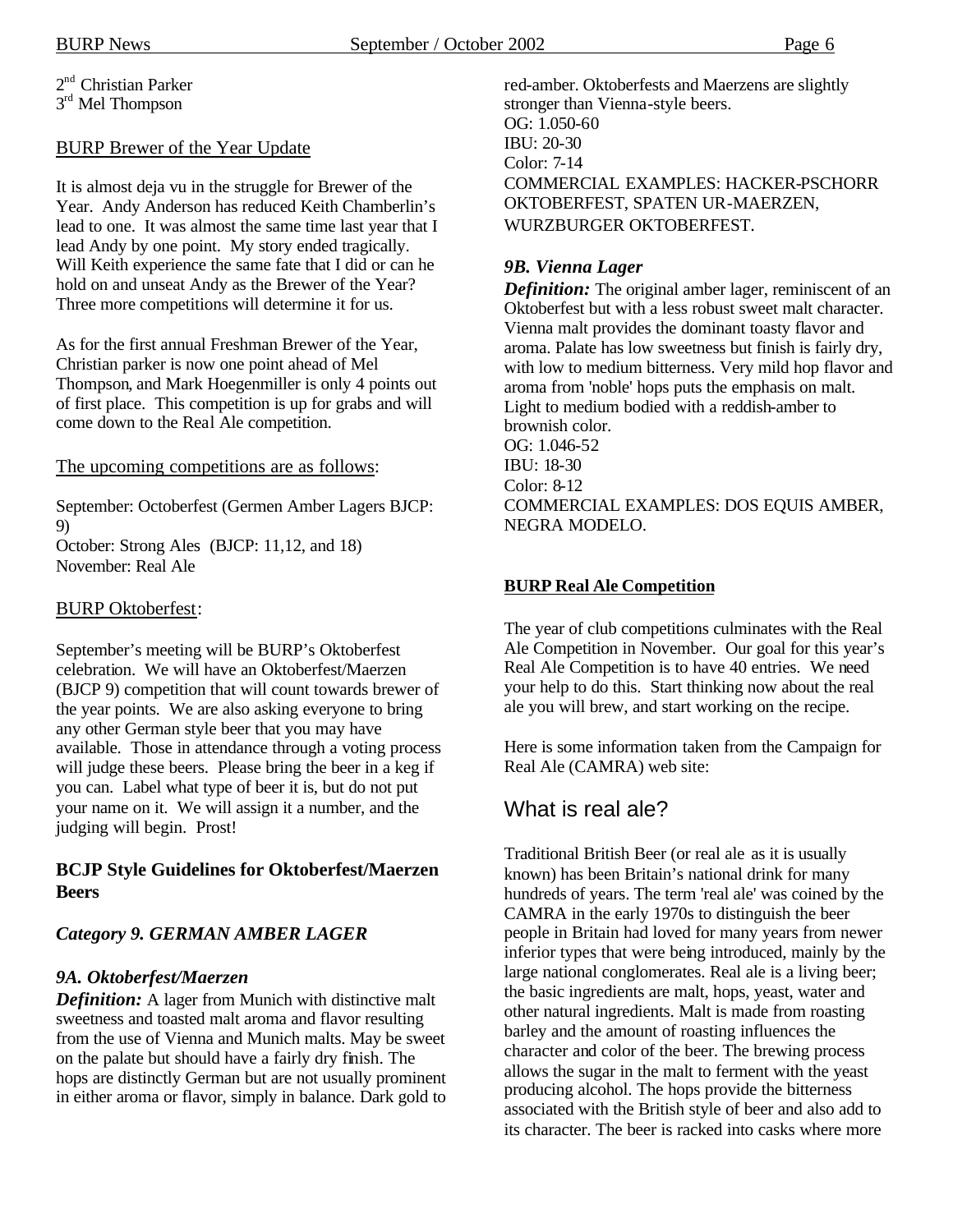hops or priming sugar may be added and a 'secondary' fermentation takes place; a process essential for the best quality beers. Another name for real ale is 'caskconditioned' beer. A substance called finings is added to the final brew which helps clear the beer as it settles in the pub cellar. Good quality beer should not be served too cold or too warm as this impairs the flavor. A recommended cellar temperature is 12-14°c (54-57°f).

### **BURP 2002 Real Ale Competition**

Announcing the sixth annual BURP Real Ale Competition, to be held in conjunction with the November 16 BURP meeting at Bill and Wendy's house in Rockville.

For those who have not participated in the past, this is a keg-only competition with entries accepted in 15 British ale categories. All entries must be naturally conditioned (no forced carbonation, please), and will be served by hand pump without the assistance of any extraneous gas. A beer engine will not be required for entry as the club has plenty amongst our members.

The beer styles to be judged in this contest include:

| Bitter:       | Ordinary Bitter, Best Bitter, & Strong |  |
|---------------|----------------------------------------|--|
|               | Bitter (ESB)                           |  |
| Scottish Ale: | Scottish 60/-, 70/-, and 80/-          |  |
| Brown Ale:    | Mild, Northern English Brown, $\&$     |  |
|               | Southern English Brown                 |  |
| Porter:       | <b>Brown Porter</b>                    |  |
| Stout:        | Dry Stout, Sweet Stout, & Oatmeal      |  |
|               | <b>Stout</b>                           |  |
| Specialty:    | Strong Mild and Old Ale                |  |

A complete listing of all the styles and sub-styles can be found at http://burp.org/articles/RealAle.htm If you have any questions concerning these categories, where your beer might best fit, or if you can't access the BURP page please feel free to contact Tom Cannon (Cannon@Burp.org) or Andy Anderson (Andy@Burp.org) for more information. If you do plan on entering beer for the RAC, please let us know as soon as possible for planning purposes.

Entries will be accepted at Bill and Wendy's house, beginning Sunday, 10 November. Please contact Bill if you are planning on dropping off a keg. A minimum of one gallon of beer is required in the keg for each entry. Three or Five gallon Cornelius kegs with standard pin or ball lock fittings are the most readily used form of keg,

but if you wish to submit a Sanke or a Hogshead of Real Ale, please be our guest :-) It is recommended that all entrants submit their kegs a few days before the competition in order to allow the beer to settle and clear, but entries will be accepted right up until the time of the competition on Friday evening. Understanding that Rockville is a bit of a schlepp for those of us that live in Virginia, Tom will be happy to transport kegs up for entries from Virginia. Give him a call at (703) 204-2256 if you would like him to transport your keg up for you.

We ask that you provide a "Gas In" fitting with your keg (the beer engine will already have the necessary "Beer Out" fitting). Just use a piece of string to tie your fitting to the top of your keg, so that your fitting does not get lost. (Ball lock kegs with manual pressure relief valves do not need to provide a "Gas In" fitting.) Our crack BURP cellar team will adhere to any special conditioning directions given to them, but in the event that no directions are given, we will follow standard cellarmanship practices to maximize the quality of your ale.

**VERY IMPORTANT:** The Real Ale Competition, on the Friday before the BURP meeting, is a closed competition for judges and stewards only. If Bill Ridgely or Tom Cannon has not contacted you to judge or steward, please do not show up Friday night. Don't worry, though. There will be plenty of Real Ale to drink at the meeting Saturday and we'll make sure every entry is on for at least two hours during the meeting.

The purpose of the competition is to celebrate Britishstyle Cask Conditioned Real Ale. The beers will be judged according to their quality as well as their adherence to these British styles. We will endeavor to recruit the most knowledgeable Real Ale judges from within BURP and the professional brewing community. In fact, this contest is sanctioned by the BJCP. There will be no cost to enter the competition but each entry will receive ample feedback. Ribbons will be awarded for first, second and third place BOS and the winner will also receive the coveted 2002 BURP Real Ale Competition Cup. In addition, for the first time, we will be awarding a special "Cellarman's Choice" award for the beer deemed by the crack team of BURP cellarmen /women to be of special merit! This beer may not necessarily be one of the ribbon winners from the competition, so that's just one more reason to get your Real Ale into RAC 2002!

And finally, 45 minutes before the start of the November meeting, Andy Anderson, Steve Marler, and Tom Cannon will be presenting an educational session on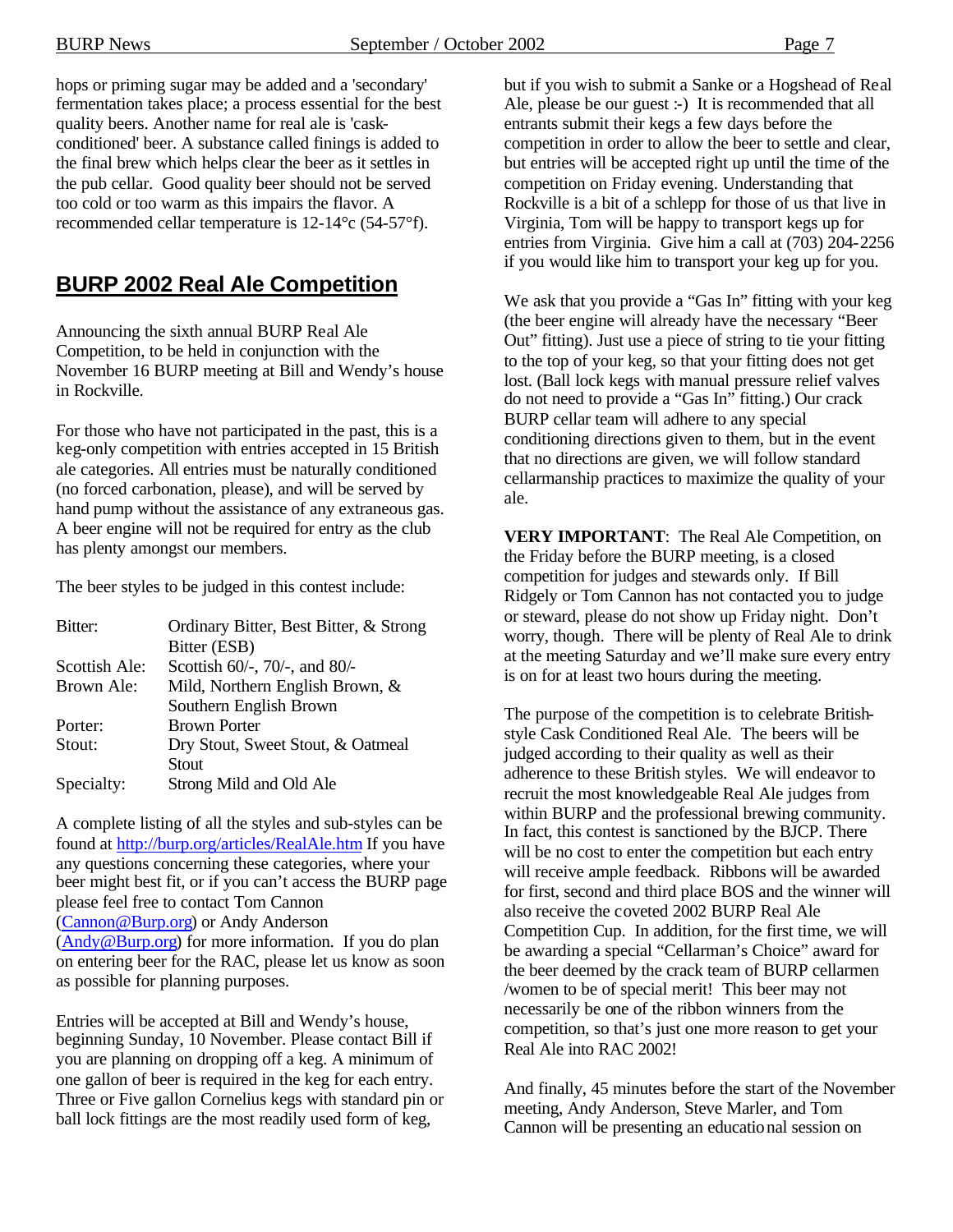Real Ale featuring some of the beers from the competition. Show up at 12:15 if you want to learn more about this unique style.

See you all at the Aaronridge Pub!

### **Calling all Beer Engines**

As part of the 2002 BURP Real Ale Competition, we will once again be calling on all BURP members for their beer engines for use in the competition and the tasting at the November meeting. If you are a BURPer, and you have a beer engine (there are lots of you), we hope you will let us use your pump for the biggest Real Ale tasting on the East Coast! RAC organizers will be contacting you, but if you think we will forget you, please contact Tom or Andy. Thanks!

### **? ? ? ? ? ? ? ? RYDler**

What is an "RTD" and why should homebrewers be concerned?

## **? ? ? ? ? ? ? ?**



Deuchars IPA: Champion Beer of Britain

Since this month's newsletter is a double issue and we are promoting the upcoming BURP Real Ale festival, this seems to be the perfect opportunity to write about a recipe that would be appropriate for November's contest. Let's talk bitter, and let's also talk about the winning beer from this year's Great British Beer Festival: Deuchars IPA.

The first thing to point out is that Deuchars IPA is not really an IPA. It's actually an Ordinary Bitter, which is brewed by Caledonian Brewery, that just has IPA as part of its name. The history of the name of the beer relates to the history of the brewery. The Caledonian Brewery can trace its roots back to 1869 when George Lorimer and Robert Clark founded it. It was one of 40 breweries in and around Edinburgh at this time. Although it sold its beers and famously a number of stouts all over Scotland, its most popular beer was Lorimers Best Scotch, which was sold predominantly in the North East of England.

The brewery was taken over by Vaux Breweries, Sunderland in 1919 who wished to acquire the Best Scotch brand. They allowed the business in Scotland to wither and concentrated on brewing for sale in England - Lorimers Best Scotch.

On 25 May 1987, Caledonian Brewery was born as a tiny brewery serving only a few pubs in Edinburgh. The Caledonian Deuchars IPA is based on a 19th-century recipe from the long-defunct Deuchars Brewery. It recalls the hey-day of Edinburgh brewing when it vied with Burton-on-Trent as the capital of British brewing and the main exporter of India Pale Ales to all parts of the Empire. Deuchars is brewed from Pipkin pale and crystal malts and is hopped with Fuggles for bitterness and Goldings for aroma. It has an OG of 1.038 and finishes at 3.8% ABV. It is remarkably golden in color with a distinctive peppery Goldings aroma with pronounced citric fruit, a quenching palate of tart hops and juicy malt, and a lingering hoppy and fruity finish.

So, how would you make this beer at home? Well, here is my best guess based upon what I have read and many, many pints of research  $\odot$ 

5 Gallon Recipe for BURP Real Ale Festival Assumption: Mash Efficiency is 25 pts/lb/gal (adjust accordingly)

7 lb Maris Otter (Pipkin, what Caledonian uses, is just a generic British 2-row pale malt) 5 oz Biscuit Malt (or, similar toasty malt of around 20L) 5 oz Light Crystal (the lighter the better)

Mash with soft water at 150F for at least 60' (I would not heavily Burtonize the water)

Sparge and collect 6 gal of runnings which is then boiled down to 5 gal

Bitterness  $= 25$  IBU, with 20 IBU early and 5 IBU later 1.4 oz of Fuggles (assuming 4% AA) at 60' in boil 0.6 oz of Fuggles at 15' in boil 1.0 oz of EKG at end of boil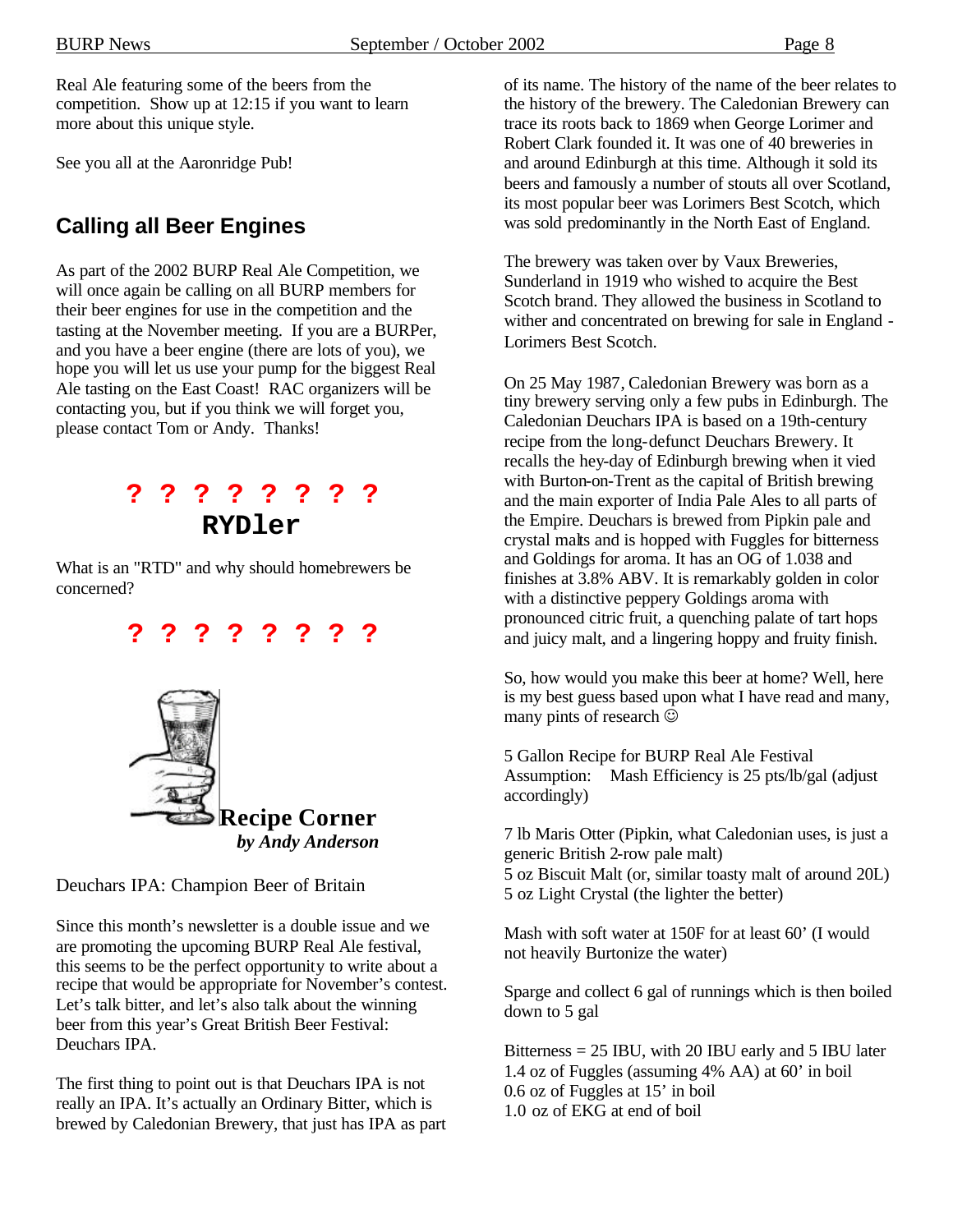Ferment at 68F for 10 days with a good British Ale yeast. (I would suggest the WL 002 strain, but others will work well.)

Rack into a Cornelius keg and add 1/3 cup of sugar already in solution. (You can now add Isinglass as a fining, but it is not absolutely necessary. Personally, if you do not have a lot of experience with isinglass, I would skip this step.) Hit the keg briefly with 5 to 10 psi of CO2 pressure just to make sure the gasket is holding a seal. Let the keg sit at around 70F for another week to create secondary fermentation. Then, lower the keg temperature to around 55F for a few days to ensure that the proper amount of CO2 produced in secondary fermentation goes into solution. Finally, take your keg to Bill & Wendy's house a few days ahead of time to allow it to settle properly and have the BURP cellar staff do their magic to ensure proper conditioning.

### **BURP 10 and 20 Years Ago**

Compiled By Bill Ridgely

#### **20 Years Ago, September - October 1982**

The annual BURP crab feast was held in early September but "due to the crowd, crabs, etc., no meeting was held". An executive meeting was held separately during the month, though, to plan club activities and put some policies into effect. These included 1) holding a business meeting at each BURP gathering prior to "opening the bar", 2) reducing dues to \$10 per year for those paying in January (\$1 per month for all others), and using some club funds to purchase some communal homebrewing equipment (large steel pot, malt mill). Two trips were also discussed at the meeting – the trip to the Yuengling Brewery in October and a trip to the new Norfolk Brewery in Norfolk, VA in January. Finally, it was suggested that the club hold quarterly "beer ratings" to evaluate homebrew. This was the beginning of what was to become BURP's monthly club competitions. The first beer rating was scheduled for February and would feature "high gravity ales".

#### **10 Years Ago, September - October 1992**

On September 12-13, the  $5<sup>th</sup>$  annual MASHOUT was held in a unique location – the back yard of Roy Strohl and front yard of Nick Kennedy in Falmouth, VA. Camping was set up in Roy's yard, and the campfire and Saturday spaghetti dinner was held in Nick's yard. Beside the usual MASHOUT activities, there was a 25 mile organized bike ride through the Fredericksburg

area, a chili cookoff, a festbier competition, and a commercial keg donated by Gary Heurich of the Olde Heurich Brewing Co. Strange as it may sound, the event was great fun, and during the Saturday night campfire, it truly seemed as though we were in the woods rather than in a suburban community. About 35 people attended the event, mostly from BURP, FOAM, and the local area.

A crisis struck the BURP News in mid-September when newsletter editor Dan Carter's hard drive was trashed right before deadline. In October, Dan somehow lost all of the files again and then found himself on the street without a computer at all. Club president Jim Dorsch immediately transferred authority for the newsletter to former editor Erik Henchal. Erik was kind enough to accept the role but only as a "temporary detail". Erik's first effort after this bloodless coup was the "Sep-Oct-Nov " newsletter, consisting of articles submitted for publication over the last several months. Highlights included Flying Foamhead Dave Smith's attempts to find drinkable beer in Moscow, Jim Dorsch's trip report on his visit to Albuquerque, NM, and Polly Goldman's extensive description (and recipes for) weird beer, which was to be the October meeting theme.

### **Brickskeller makes the Guinness Book of World Records**

**S**ome people will do anything to get themselves in the Guinness Book of World Records. Step forward Danny Capps of Madison, Wis., who spit a dead cricket 9.17 meters. Or Norwegian Per-Arne Stromnes, who continuously headed a tennis ball for 43 minutes and 20 seconds. And spare a thought for Jackie Bibby of Texas, who sat in a bathtub with 75 live Western Diamondback rattlesnakes.

Dave Alexander, the owner of the Brickskeller, didn't break a sweat to get his bar's enormous beer selection into the book. In fact, he didn't even try. "I didn't go looking for [the recognition], because once you do, that's like having a target on your forehead," he says. "But over the years, I've heard people boast about having the most beers, but they'd all say, like, 5 or 600, and I'd chuckle."

Last November, Alexander was contacted by a researcher for the Guinness Book. In the course of researching another topic, she'd come across an article about the Brickskeller and its vast inventory. "She asked if we really had more than 800 beers from 50 countries, and said if that was true, I should file a claim [to be in the book]," Alexander recalls. "I told her, 'I'm not sure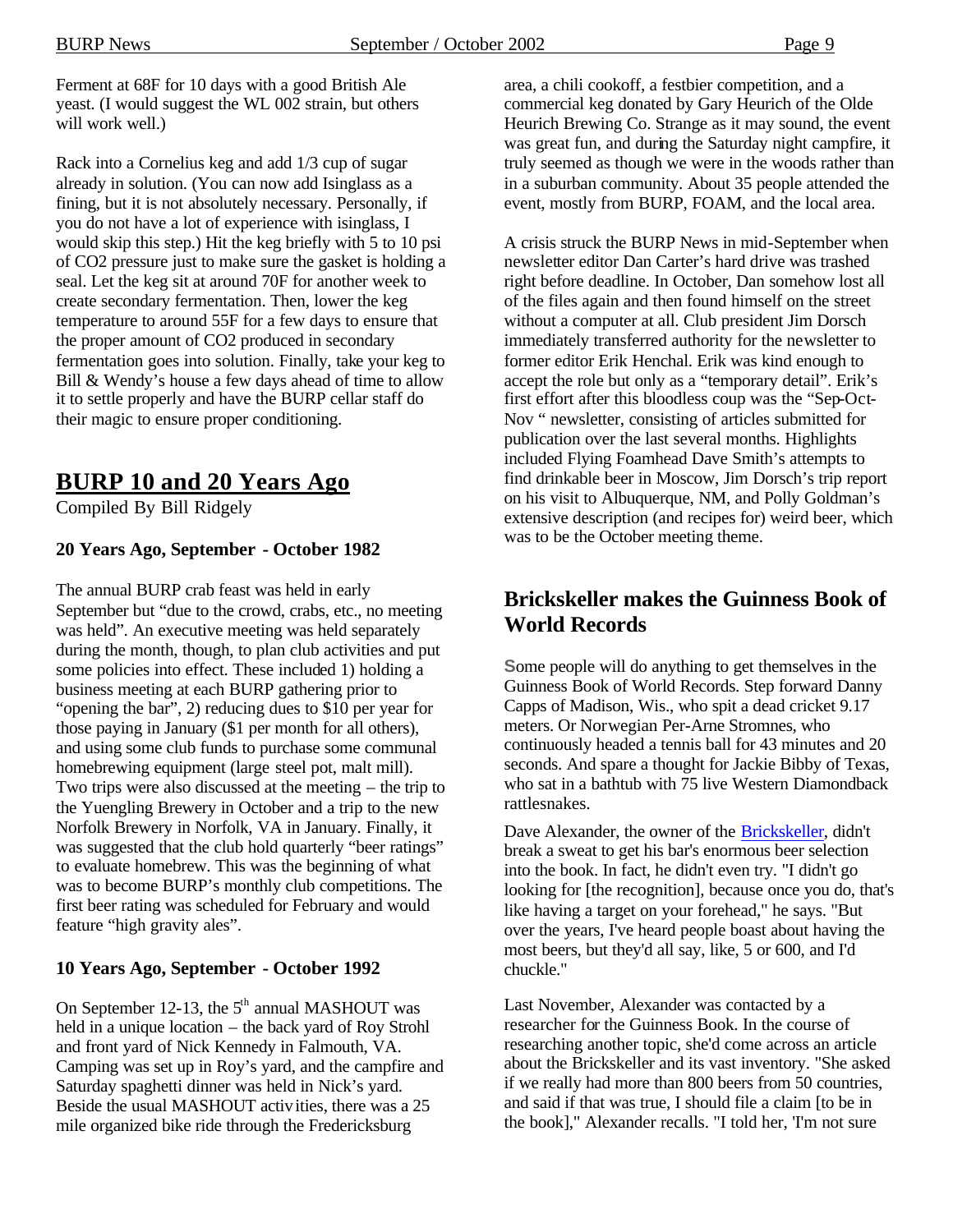where you got your information, but it's incorrect. We now have over 1,000 beers from 56 countries.'"

When Alexander took over the Brickskeller in 1983, the bar offered less than 500 beers, although that was still a pretty hefty number in those days. Within a few years, he was stocking more than 800. In January, when the inventory was officially counted for Guinness, the total was 1,072 beers, but Alexander still thinks that's low.

"We usually have over 1,100 in stock, sometimes over 1,200, but I like to say 'over 1,000' because things go in and out of stock so quickly, and new beers are arriving daily." And those numbers aren't being padded. "The criteria was how many different varieties and brands we have, not how many things are on the menu. For example, we have Fosters in 12 ounce bottles and the [25 ounce] oil cans, and Guinness in 12 ounce bottles and also in pub cans. Each of those only counts once.

"I had to submit all kinds of documentation that was independently verified. I sent them the menus, inventory lists and photos of the storeroom. Also, two respected people in the industry had to back my claim; I had Greg Kitsock, the editor of the Mid-Atlantic Brewing News, and Michael Jackson [a world-famous British beer writer, known as the Beer Hunter] to do it."

The Brickskeller will be listed in the 2003 edition of the Guinness Book of World Records as the bar with the largest selection of commercially available beers. In mid-August, Alexander received a large plaque, which now hangs near the bar's entrance. "Honestly, I was hoping for more," he says. "I really wanted them to send me a giant bottle of Guinness or something."

| DUNI UFFILEND                            |                                              |                                                           |  |  |
|------------------------------------------|----------------------------------------------|-----------------------------------------------------------|--|--|
| <b>Office</b>                            | <b>Officer</b>                               | <b>Phone/E-mail</b>                                       |  |  |
| <b>Fearless Leader</b>                   | <b>Bill Ridgely</b>                          | $(301)$ 762-6523                                          |  |  |
| <b>Minister of</b><br>Enlightenment      | Wendy Aaronson                               | ridgely@burp.org<br>$(301)$ 762-6523<br>aaronson@burp.org |  |  |
| <b>Co-Ministers of</b><br><b>Culture</b> | <b>Steve Marler</b><br><b>Robert Stevens</b> | $(703)$ 527-4628<br>marler@burp.org<br>$(301)$ 588-0580   |  |  |
| <b>Minister of</b><br><b>Truth</b>       | Christine Lewis                              | roanne2@aol.com<br>$(301)$ 412-7317<br>christinel@msn.com |  |  |
| <b>Minister of</b>                       | Bob Kepler                                   | $(703)$ 218-3776                                          |  |  |
| Propaganda                               |                                              | kepler@burp.org                                           |  |  |
| Minister of                              | Kathy Koch                                   | $(703)$ 256-4285                                          |  |  |
| <b>Prosperity</b>                        |                                              | kdkoch@erols.com                                          |  |  |

#### **BURP OFFICERS**

| <b>Minister of the</b> | Jamie Langlie | $(301)$ 933-3081 |
|------------------------|---------------|------------------|
| Web                    | Paul Langlie  | langlie@burp.org |
| Libeerian              | Wendy Schmidt | $(703)$ 866-0752 |
|                        |               | schmidt@burn.org |



### **Notes from the Minister of Prosperity** *By Kathy Koch*

Greetings from your Minister of B Vitamin Fortified Finances. The club is doing well as the following figures demonstrate. Final calculations for the Spirit of Free Beer 2002 event were in the positive column. We had expenses totaling \$1900.33, and income from entry fees of \$2154. The in kind contributions of hundreds of volunteer hours of work, contributions of prizes and a site to conduct the competition far outweigh any dollar expenses and make the whole thing possible. Thanks and congratulations to all who made this event so successful.

On the Mashout front, the numbers are not all in, but preliminary estimates are indicating a positive cash flow there as well. Please get those receipts in to me so I can finish up those calculations.

Other income since my last report includes \$390 in membership dues and raffle intake of \$180 for June and \$165 for July. Fees for BJCP test \$265. This is a pass through amount that will be forwarded to BJCP.

Expenses not related to SOFB or Mashout, include meeting expenses, commercial tastings and raffle prizes \$100.23, library acquisitions \$182.95, MCAB organizational efforts \$54.90, advance deposit on MCAB-2003 site \$500, newsletter expenses \$37.50, and Membership expenses \$26.98.

As always, if I'm missing something or owe you money, please let me know.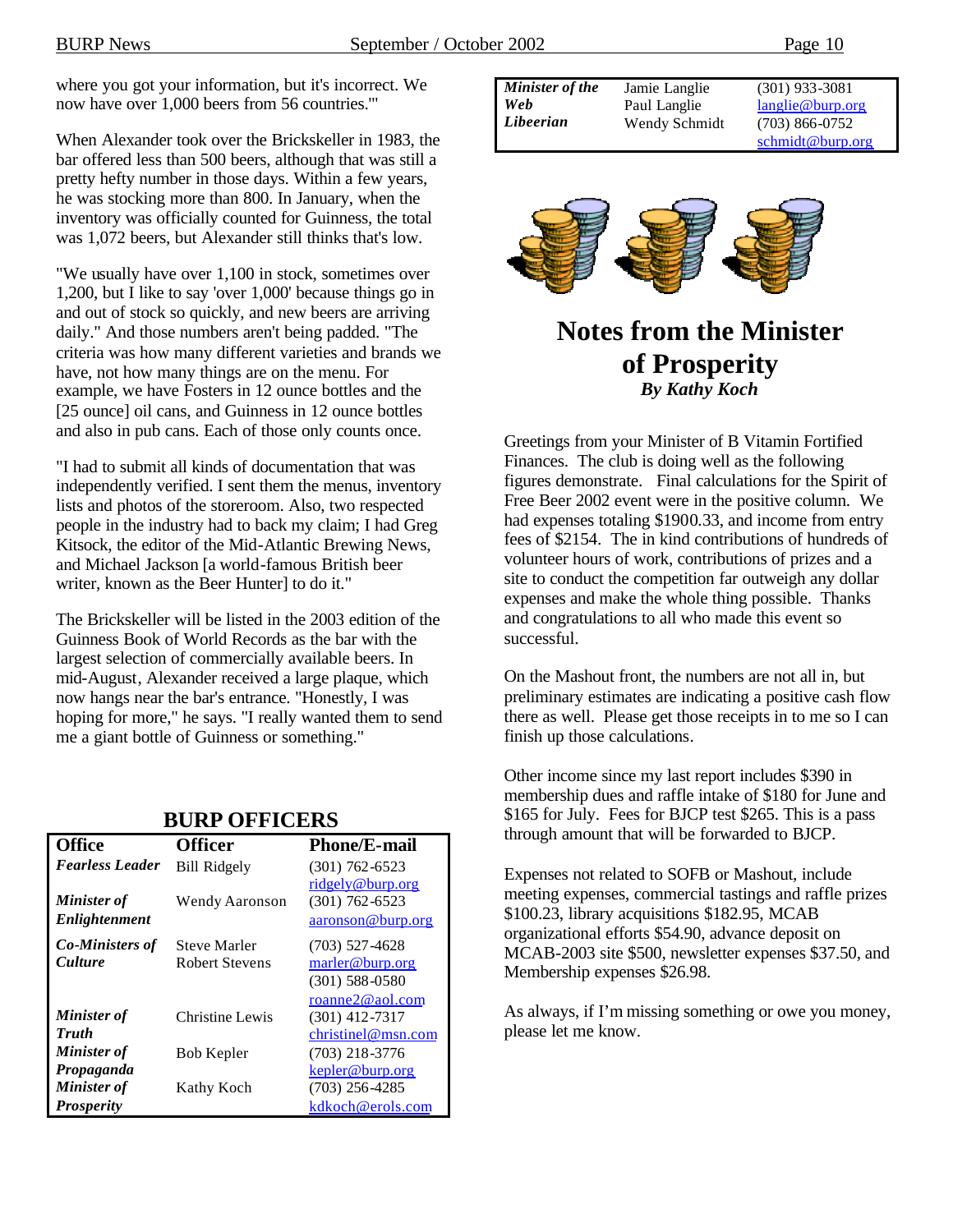

### **News from the Libeery** *By Wendy Schmidt*

As part of our on-going series summarizing Homebrew newsletters, this month's selection is really a magazine, Home Fermenter's Digest, published by Home Fermenters Publications from San Leandro, CA. We have copies of the magazine dating from 1981 to 1985. It says on the cover of each issue, "For the home wine and beermaker, the wine and beer gourmet?".

And it is just that, it has plenty of articles (and recipes) on home winemaking, homebrewing and food recipes made with wine and beer. Some of the articles are: Sparkling Dry Cider (Sep 81 and May 82); Sweet Blackberry Dessert Wine (Nov/Dec 82 and Jun 82); Yeast Propagation (Nov/Dec 82); Red Hook Brewery Opening (Oct 82); Pomegranate Wine (Oct 82); Wines and Beers of Old New England (Sep 82); Sausage (includes recipes for making sausage and bockwurst) (Sep 82); Yeast Cultures (Sep 82); Interview with Michael Jackson (after writing the first edition of Pocket Guide to Beer) (Jul 82); In Vitro Single Stage Fermentation (Jul 82); Pear Wine (Jul 82); Starting a Successful Brewery (Jul 82 and Jun 83); Roller Mill (Jan 82); Banana Wine (Nov/Dec 83); Mashing (Nov/Dec 83); Cheesemaking at Home (Nov/Dec 83 and Oct 83); Acid Testing for Home Winemakers (Oct 83); Apple wine and cider (and liqueurs) (Sep 83); Berry Wines (Jun 83); and The Reality of Real Ales (Sep 85).

You can check out the Libeery's copies of Home Fermenter's Digest at the September BURP meeting. The Libeery also received a number of donations at the July meeting that included the following: More back issues of Zymurgy and Brewing Techniques magazines; a video tape of "How to Homebrew Beer, All Grain Brewing Made Easy"; a copy of the Brewers Companion (1994); and a copy of the Dave Miller's Homebrewing Guide (1995).

Hope to see you at the September meeting perusing the Libeery materials.



*Craig Somers, Cyclemeister*

Greece Tour - The Quest for the Origin of Beer (9/27/02 to  $10/13/02$ ) = This trip is canceled. Contact Craig Somers (301-423-0380) craigsbike@hotmail.com

### **? ? ? ? ? ? ? ?**

### *Answer to September RYDler:*

["Ready-To-Drink"] RTDs are flavored alcohol camouflaged "big gulps." The RTD boom in the US, led by Smirnoff Ice, has proved a major fillip to spirits companies but has also provided brewers with substantial new business as they have collaborated with spirits brands to produce these malt-based beverages. However, researchers have found that while both have much to gain, the brewers still have more to lose.

For the full story visit here: http://justdrinks.com/features\_detail.asp?art=655 &app=1&fotw=sct

**? ? ? ? ? ? ? ?** 

### **Directions to October Meeting at Pat & Janet Crowe's 4201 Starr Jordan Drive Annandale, VA**

**From the Beltway in Virginia**: Take the VA-236/LITTLE RIVER TURNPIKE exit number 52 A-B towards FAIRFAX/ANNANDALE. Keep right at the fork in the ramp and merge onto LITTLE RIVER TURNPIKE. Go approximately 1.6 miles and make a left turn onto GUINEA ROAD. Turn left onto ELIZABETH LANE. Turn right onto ANN FITZ HUGH DRIVE. House number 4201 is located at corner of ANN FITZ HUGH DRIVE and STARR JORDAN DRIVE.